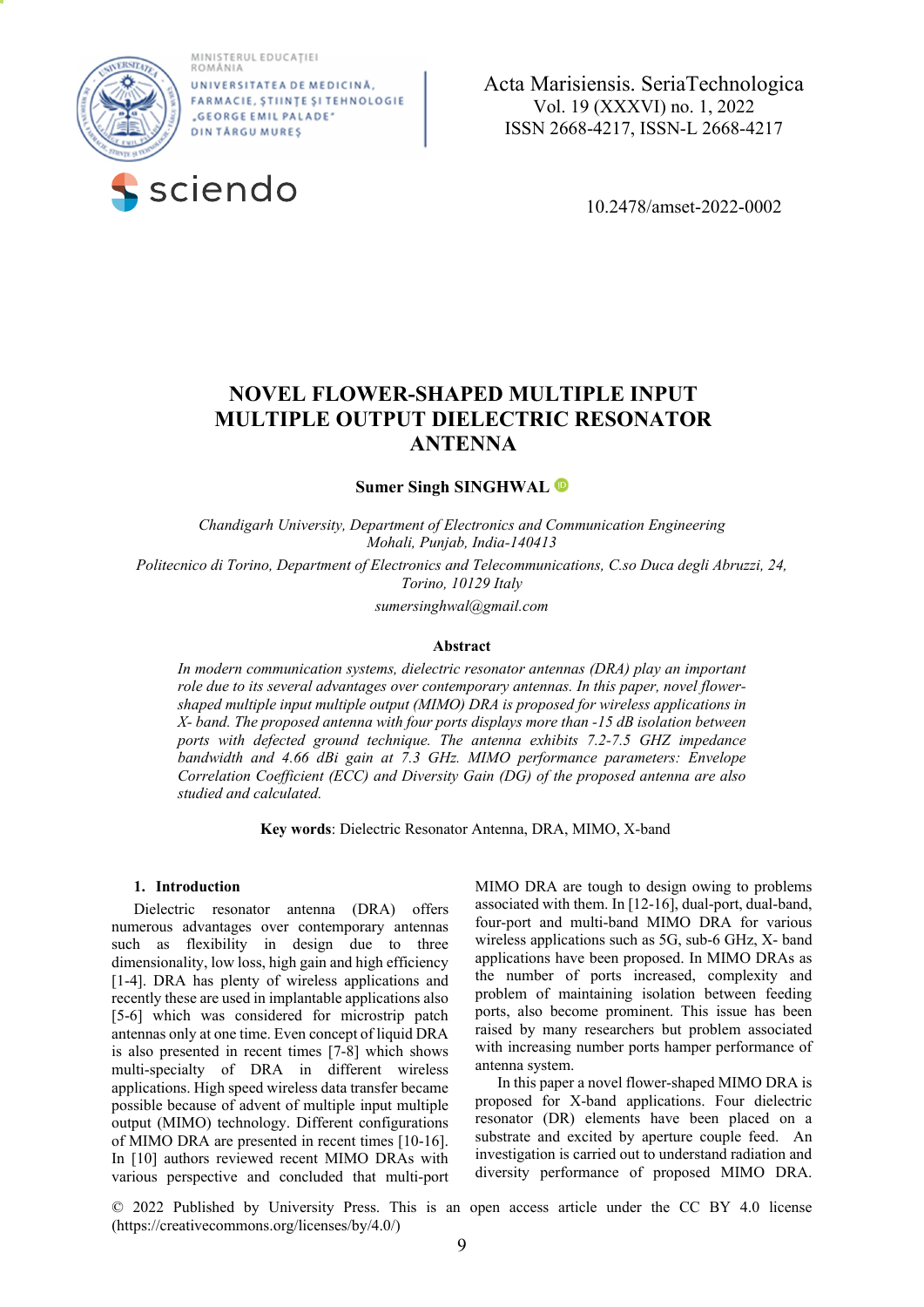Envelope Correlation Coefficient (ECC) and Diversity Gain (DG) has been calculated using MATLAB calculation software. The simulated impedance bandwidth of proposed antenna is 7.2 GHz-7.5 GHz and peak gain at 7.3 GHz is 4.66 dBi.

## **2. Flower-Shaped DRA Design**

In [10] authors, stated that mostly MIMO DRA are fabricated by researchers using dielectric material with relative permittivity ranges from 9-12, because various



(c) Top view





advantages and availability of material. The proposed flower-shaped MIMO DRA is also fabricated with anisotropic dielectric material with  $\epsilon$ <sub>r</sub>=10. Four elements dielectric resonator are excited by aperture coupled feed on dielectric substrate with  $\epsilon_r$ =3.55 and thickness 0.508 mm. These four elements resemble four petals of a flower which confirm its nomenclature. Symmetry is maintained in feeding the four elements so that MIMO operation of antenna does not affect. Figure 1 (a) shows trimetric view of proposed antenna. To minimize mutual radiation effects on neighboring elements, a cross-shaped wall made up of PVC plastic  $\epsilon_r$ = 2.7 is used as shown in Fig. 1 (b). In Fig. 1 (c) single petal of DR flower is shown. In Fig. (d-e), top view of feed arrangement is displayed without DRA. Defected ground system (DGS) technique is used to maximize isolation between feeding ports as shown in Fig. 1(d). Table 1 shows design parameters of the proposed antenna.

Table 1: Design Parameters

| Parameter Name           | Value (in mm) |  |
|--------------------------|---------------|--|
| W                        | 60            |  |
| Substrate thickness      | 0.508         |  |
| DR <sub>1</sub>          | 10            |  |
| DR <sub>2</sub>          | 5.66          |  |
| DR <sub>3</sub>          | 6.14          |  |
| DRA Height               | 19.3          |  |
| PVC plastic sheet height | 18            |  |
| L1<br>Microstrip<br>line | 32.5          |  |
| length                   |               |  |
| Microstrip line width    | 1.15          |  |
| $S1$ (slit)              | 5.16          |  |
| $S2$ (slit)              | 7.5           |  |
| D1 (DGS slot)            | 32            |  |
| D2 (PVC Plastic)         | 16            |  |
| Slit width               |               |  |

## **3. Results and Discussion**

The simulated performance of the proposed antenna is obtained from ANSYS HFSS electromagnetic simulator. The simulated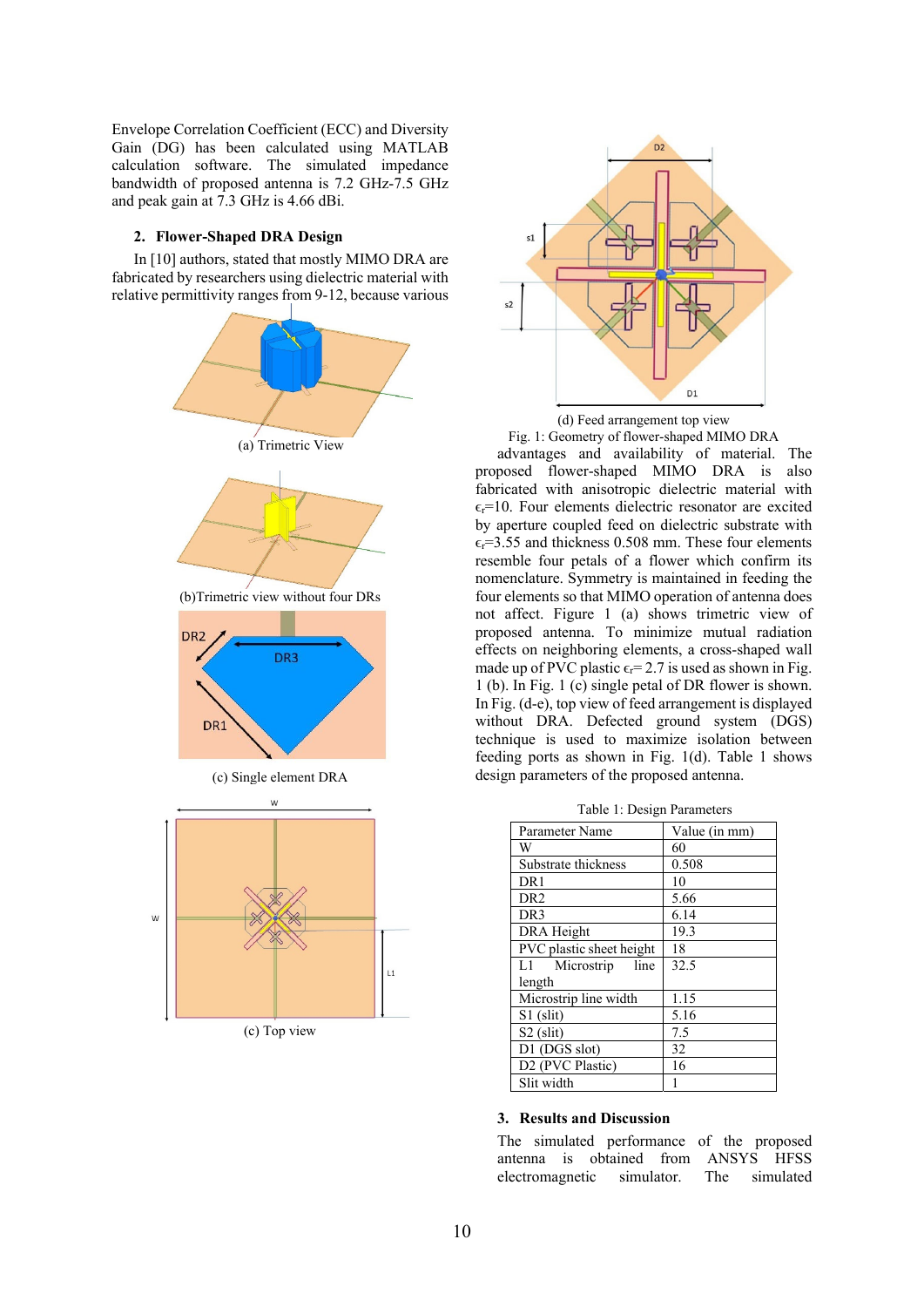impedance bandwidth of MIMO DRA is 7.2-7.5 GHz and gain at center frequency 7.35 GHz is 4.66 dBi. Figure 2 illustrates various scattering parameters with respect to frequency. Figure 3 shows a 3-D plot of gain at 7.3 GHz.

To ensure mutual coupling and isolation between ports, surface current distribution is shown in Fig. 4, which confirms high isolation between ports.

Major MIMO performance parameters: ECC and DG have also been calculated using equations mentioned in [12,15] and tabulated in Table 2. For satisfactory MIMO performance ECC should be less than 3 dB which is fulfilled by proposed antenna for complete operating band.



Fig. 2: Simulated S-parameters of flower-shaped MIMO



Fig. 3. Three-Dimensional gain plot at 7.3 GHz



Fig. 4. Surface current distribution at 7.3 GHz

Table 2: MIMO Parameters

|            | Envelope<br>Correlation<br>Coefficient | Diversity<br>Gain<br>(DG) |
|------------|----------------------------------------|---------------------------|
| Freq (GHz) | $(ECC)$ dB                             | dB                        |
| 7.2        | 0.006866                               | 9.999764                  |
| 7.25       | 0.006804                               | 9.999768                  |
| 7.3        | 0.006421                               | 9.999794                  |
| 7.35       | 0.004366                               | 9.999905                  |
| 7.4        | 0.00127                                | 9.999992                  |
| 7.45       | 0.001605                               | 9.999987                  |
| 7.5        | 0.011242                               | 9.999368                  |

#### **4. Conclusions**

In this paper, novel flower-shaped MIMO DRA is proposed for X-band applications. Complete structure made up of four DR elements which are excited by aperture coupled feed. DGS and PVC plastic are used to increase isolation between ports and reduce mutual coupling between DR elements. The radiation performance of MIMO DRA is also studied and simulated impedance bandwidth of proposed antenna is 7.2- 7.5 GHz. The gain of antenna at center frequency is 4.66 dBi and radiation efficiency is above 90% throughout the operating band which make it a good candidate for X-band wireless applications.

# **References**

- [1] Petosa A. Dielectric Resonator Antenna Handbook. Boston, MA: Artech Publication House; 2007.
- [2] A. Petosa and A. Ittipiboon, "Dielectric Resonator Antennas: A Historical Review and the Current State of the Art," in IEEE Antennas and Propagation Magazine, vol. 52, no. 5, pp. 91- 116, Oct. 2010, doi: 10.1109/MAP.2010.5687510.
- [3] S. S. Singhwal, B. K. Kanaujia, A. Singh, J. Kishor, "Novel circularly polarized dielectric resonator antenna for microwave image sensing application". Microw Opt Technol Lett.; 61: 1821–1827,2019. https://doi.org/10.1002/mop.31830

[4] S. S. Singhwal, B. K. Kanaujia, A. Singh, J. Kishor, "Circularly polarized V-shaped dielectric resonator antenna" Int J RF Microw Comput

- Aided Eng. 29:e21832, 2019. https://doi.org/10.1002/mmce.21832
- [5] S. S. Singhwal and L. Matekovits, "Ultra-wideband Circularly Polarized Mushroom-shaped Dielectric Resonator Antenna for 5G and sub-6 GHz Applications," 2021 International Conference on Electrical Engineering and Photonics (EExPolytech), 2021, pp. 100-103, doi: 10.1109/EExPolytech53083.2021.9614869.